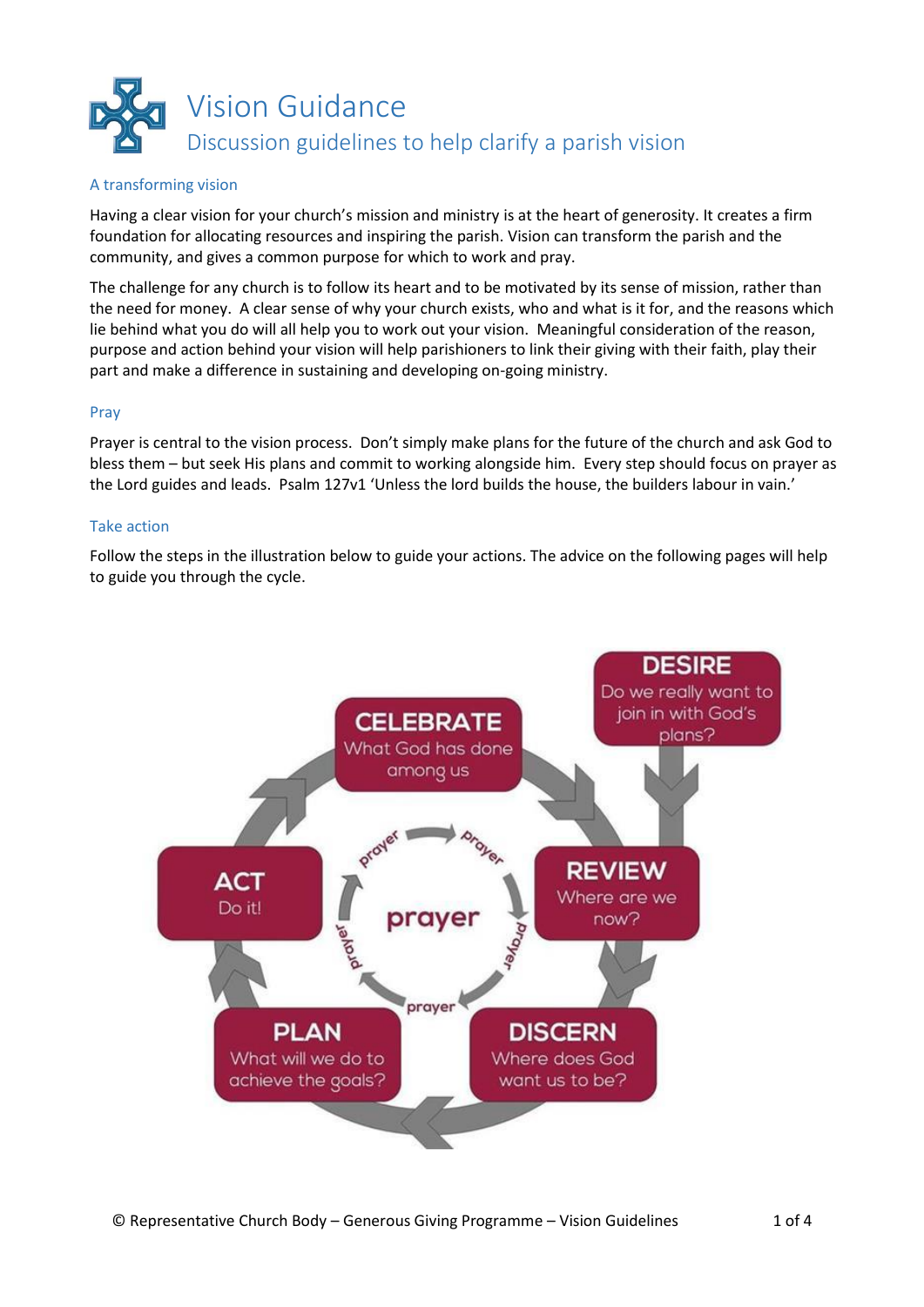# **DESIRE:** Do we want to join in with God's plans?

Do you want your church to engage effectively in discipleship, mission, growing leaders, and community engagement? Do you want to move away from simply surviving to making a difference and seeing God's Kingdom grow in your church and your community?

If the answer is YES, then continue working through the cycle by taking the next step, below.



## **REVIEW:** Where are we now?

It's important to start from where you are, and ask the right questions.

(1) Purpose and Values:

Ask 'Why does your church exist'? Does it have a clear sense of purpose? [it's always been here.......to share God's love……..to offer support / shelter…………..to hold Sunday worship……….to make a difference……..]

What are the core values of your parish? [Caring... welcoming......loving.......inclusive.......]

It may be useful to write a vision statement that represents your parish and is at the heart of everything you believe. Examples: "*Parish Church Name* is a welcoming Christian Community helping more people to experience and to express the reconciling love of God." / "To know Jesus and make him known." / "Reach, Build, Send."

(2) Undertake a simple SWOT Analysis

- Determine 'Strengths', 'Weaknesses', 'Opportunities', and 'Threats'?
- What is your church really good at and passionate about?
- What resources do you have? Volunteers, finances, leaders, skills?
- What are particular challenges for your church?

A SWOT analysis template is available at [www.ireland.anglican.org/parish-resources.](http://www.ireland.anglican.org/parish-resources)

Having a clear and shared sense of why your church exists is vital. When you know what your purpose is, then you can use your strengths, work on your weaknesses, understand the things that stop you from making a difference, and use the opportunities available to plan for the future.

When you understand what you are about, then you can move to discern where God is calling you to go.



## **DISCERN:** Where does God want us to be?

It's important to discern what direction God is leading your church. One of the challenges is how best to combine the discernment by the leadership with the views and contributions of the wider church family and the local community.

(1) Vision

- What do you believe God is calling you to do?
- Does this fit in with the purpose of your church?
- Where do you see the church in 5 years' time? Dream some dreams. What would it look like?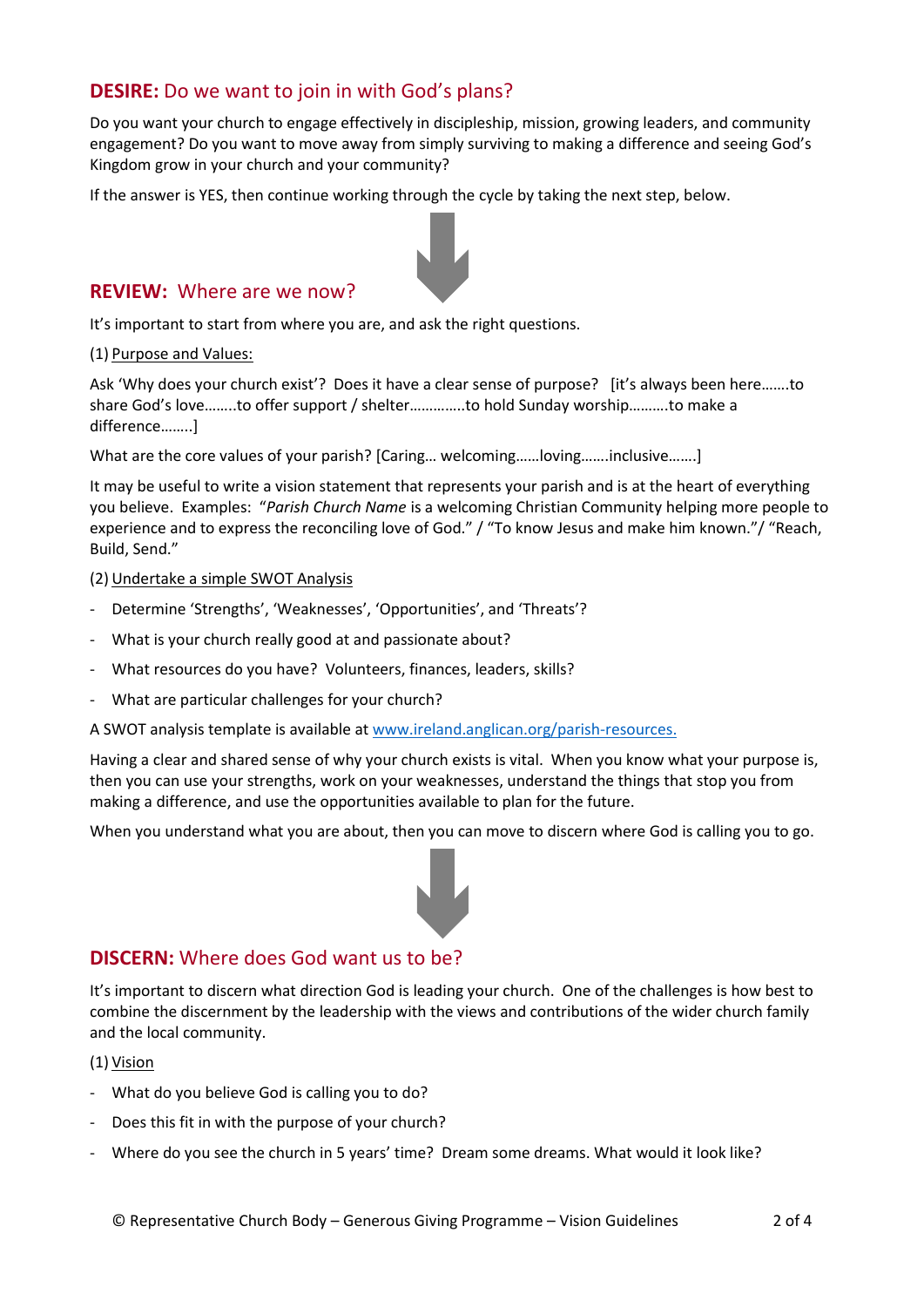- What would you like your church to have achieved in 1 years' time? Plan small steps; it's important that the plans are realistic, achievable and focused.

A parish survey or a parish away day is a great way of including parishioners in this process. Both help to discover parish priorities, and makes parishioners feel valued, that they belong and are listened to. It also means that the church is moving forward with a common purpose.

### (2) Community Audit / Survey

- Will your vision make an impact on the local community, and is it what they need?
- Is anyone else providing this impact?

It may be beneficial for your parish to carry out a community survey / audit to find out about the needs of the community. It could include a simple door-to-door questionnaire, speaking to key community leaders, looking at what other organisations are doing to meet community needs (don't duplicate), and having a look at statistics for the local area (such as age profile, income levels, areas of deprivation etc).

### (3) Priorities

Looking at the strengths and weaknesses of the parish, the purpose of the church and the needs of both the church and the local community, the priorities for the future of your ministry should be clearer. What are the things that you want to stop doing? What are the things you want to continue doing? What are the things that you want to start doing?

Set 2 or 3 strategic ministry goals – this is the end result, what you want to work towards, create, achieve, or bring to fruition, and start to plan some specific actions to achieve these goals.



## **PLAN:** How will we achieve these goals?

Now you have prioritised 2 or 3 specific mission and ministry goals, it's time to look at how these can be achieved.

(1) Set key actions for each goal:

Flesh out your priorities and set a key action for each goal.

For example, if the goal is to increase the number of volunteers, then the action could be to run a Network Course (e.g. helping people to discern their spiritual gifts).

Then clearly define what resources are needed for each action, i.e. the What, the Who and the When, as illustrated by the examples in the table below:

| Action               | What                          | Who & by When                |
|----------------------|-------------------------------|------------------------------|
| Run a Network Course | 1. Purchase materials         | Rector, by Jun.              |
|                      | 2. Identify and train leaders | Rector, by Oct.              |
|                      | 3. Publicise the course       | Course support team, by Nov. |
|                      | 4. Deliver the course         | [TBC], by Dec.               |

It may be helpful to use 'SMART' objectives when setting your goals. Use the following diagram to guide your goal-setting.